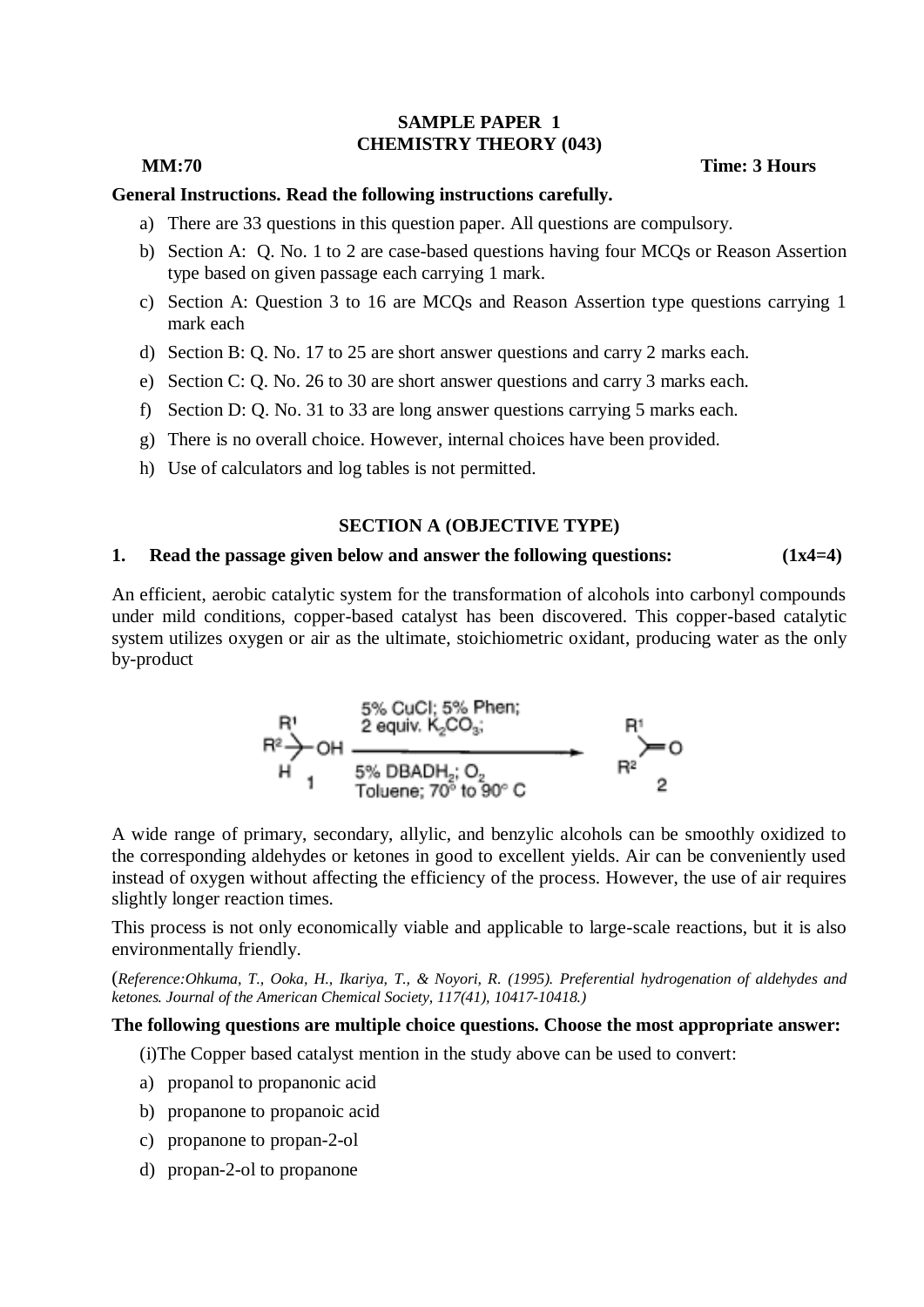(ii)The carbonyl compound formed when ethanol gets oxidised using this copper-based catalyst can also be obtained by ozonolysis of:

- a) But-1-ene
- b) But-2-ene
- c) Ethene
- d) Pent-1-ene

## **OR**

Which of the following is a secondary allylic alcohol?

- a) But-3-en-2-ol
- b) But-2-en-2-ol
- c) Prop-2-enol
- d) Butan-2-ol

(iii) Benzyl alcohol on treatment with this copper-based catalyst gives a compound 'A' which on reaction with KOH gives compounds 'B' and 'C'. Compound 'B' on oxidation with KMnO4- KOH gives compound 'C'. Compounds 'A', 'B' and 'C' respectively are :

- a) Banzaldehyde, Benzyl alcohol, potassium salt of Benzoic acid
- b) Banzaldehyde, potassium salt of Benzoic acid, Benzyl alcohol
- c) Banzaldehyde, Benzoic acid, Benzyl alcohol
- d) Benzoic acid, Benzyl alcohol, Benzaldehyde
- (iv) An organic compound 'X' with molecular formula  $C_3H_8O$  on reaction with this copper based catalyst gives compound 'Y' which reduces Tollen's reagent. 'X' on reaction with sodium metal gives 'Z' . What is the product of reaction of 'Z' with 2 chloro-2-methylpropane?
	- a)  $CH<sub>3</sub>CH<sub>2</sub>CH<sub>2</sub>OC(CH<sub>3</sub>)<sub>3</sub>$
	- b)  $CH<sub>3</sub>CH<sub>2</sub>OC(CH<sub>3</sub>)<sub>3</sub>$
	- c)  $CH_2=C(CH_3)_2$
	- d)  $CH<sub>3</sub>CH<sub>2</sub>CH=C(CH<sub>3</sub>)<sub>2</sub>$

## **2. Read the passage given below and answer the following questions: (1x4=4)**

The amount of moisture that leather adsorbs or loses is determined by temperature, relative humidity, degree of porosity, and the size of the pores. Moisture has great practical significance because its amount affects the durability of leather, and in articles such as shoes, gloves, and other garments, the comfort of the wearer. High moisture content accelerates deterioration and promotes mildew action. On the other hand, a minimum amount of moisture is required to keep leather properly lubricated and thus prevent cracking.

The study indicates that adsorption of moisture by leather is a multi-molecular process and is accompanied by low enthalpies of adsorption. Further 75-percent relative humidity the adsorption is a function of surface area alone. Untanned hide and chrome-tanned leathers have the largest surface areas. The leathers tanned with the vegetable tanning materials have smaller surface areas since they are composed of less hide substance and the capillaries are reduced to smaller diameters, in some cases probably completely filled by tanning materials. This process of tanning occurs due to mutual coagulation of positively charged hide with negatively charged tanning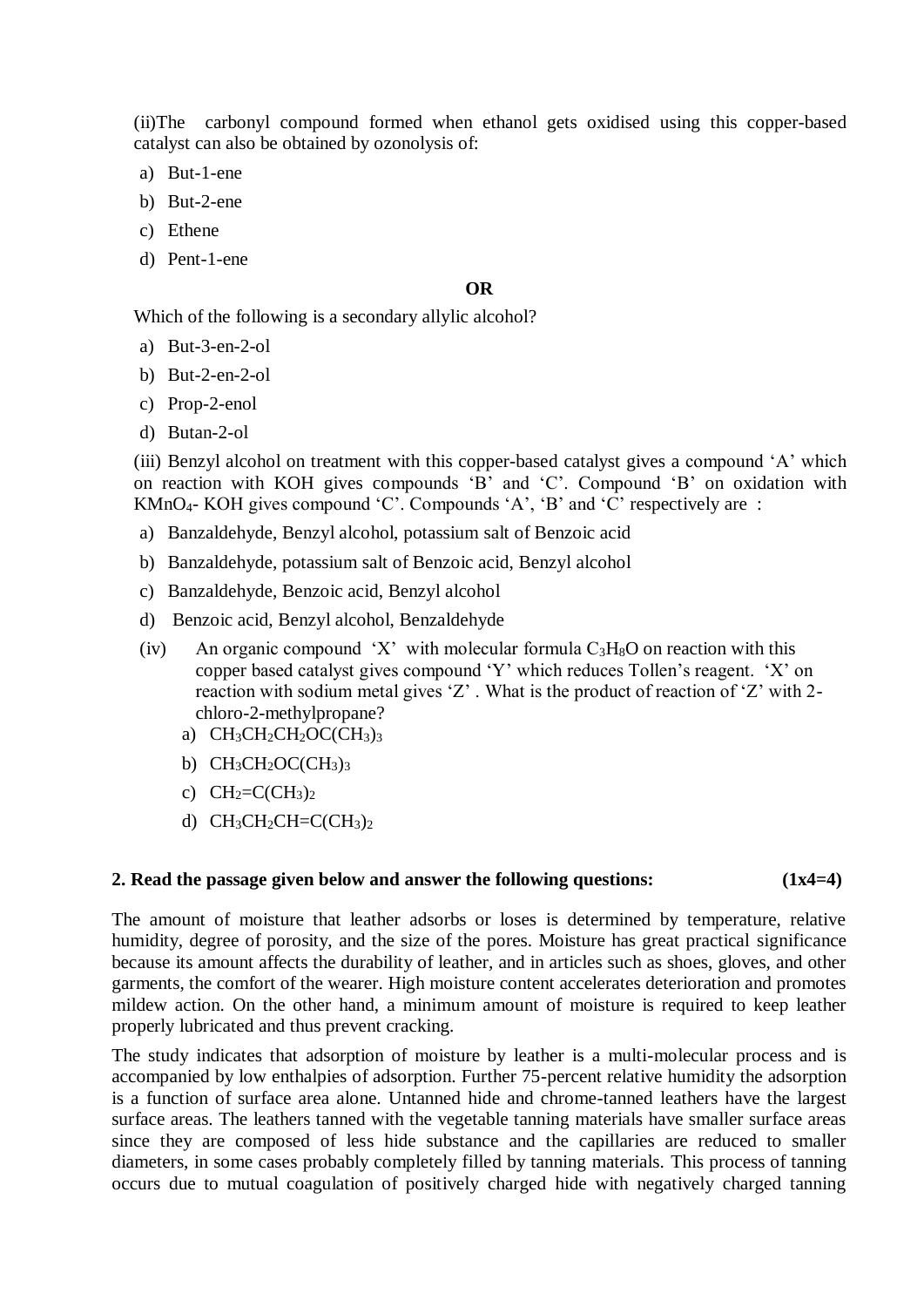material. The result of the study indicated that untanned hide and chrome-tanned leather adsorb the most water vapour.

(Source:Kanagy, J. R. (1947). Adsorption of water vapor by untanned hide and various leathers at 100 F. *Journal of Research of the National Bureau of Standards*, *38*(1), 119-128.)

**2. In these questions (Q. No 5-8 , a statement of assertion followed by a statement of reason is given. Choose the correct answer out of the following choices.**

- a) Assertion and reason both are correct statements and reason is correct explanation for assertion.
- b) Assertion and reason both are correct statements but reason is not correct explanation for assertion.
- c) Assertion is correct statement but reason is wrong statement.
- d) Assertion is wrong statement but reason is correct statement.
- (i) Assertion: Vegetable tanned leather cannot adsorb a large amount of moisture. Reason: Porous materials have higher surface area.
- (ii) Assertion: Animal hide soaked in tannin results in hardening of leather. Reason: Tanning occurs due to mutual coagulation.
- (iii) Assertion: Adsorption of moisture by leather is physisorption.

Reason: It is a multimolecular process and is accompanied by low enthalpies of adsorption

(iv) Assertion: The vegetable tanning materials have smaller surface areas

Reason: The capillaries present in leather are reduced to smaller diameters

## **OR**

Assertion: Leather absorbs different amount of moisture.

Reason: Some moisture is necessary to prevent cracking of leather.

## **Following questions (No. 3 -11) are multiple choice questions carrying 1 mark each:**

Which of the following option will be the limiting molar conductivity of  $CH<sub>3</sub>COOH$  if the limiting molar conductivity of  $CH<sub>3</sub>COONa$  is 91 Scm<sup>2</sup>mol<sup>-1</sup>? Limiting molar conductivity for individual ions are given in the following table.

| S.No | Ions  | limiting molar conductivity / Scm2mol-1 |  |
|------|-------|-----------------------------------------|--|
|      |       | 349.6                                   |  |
|      | $Na+$ | 50.1                                    |  |
|      | $K+$  | 73.5                                    |  |
|      |       | 199.1                                   |  |

- a)  $350$  Scm<sup>2</sup>mol<sup>-1</sup>
- b)  $375.3$  Scm<sup>2</sup>mol<sup>-1</sup>
- c) 390.5  $Scm<sup>2</sup>mol<sup>-1</sup>$
- d)  $340.4$  Scm<sup>2</sup>mol<sup>-1</sup>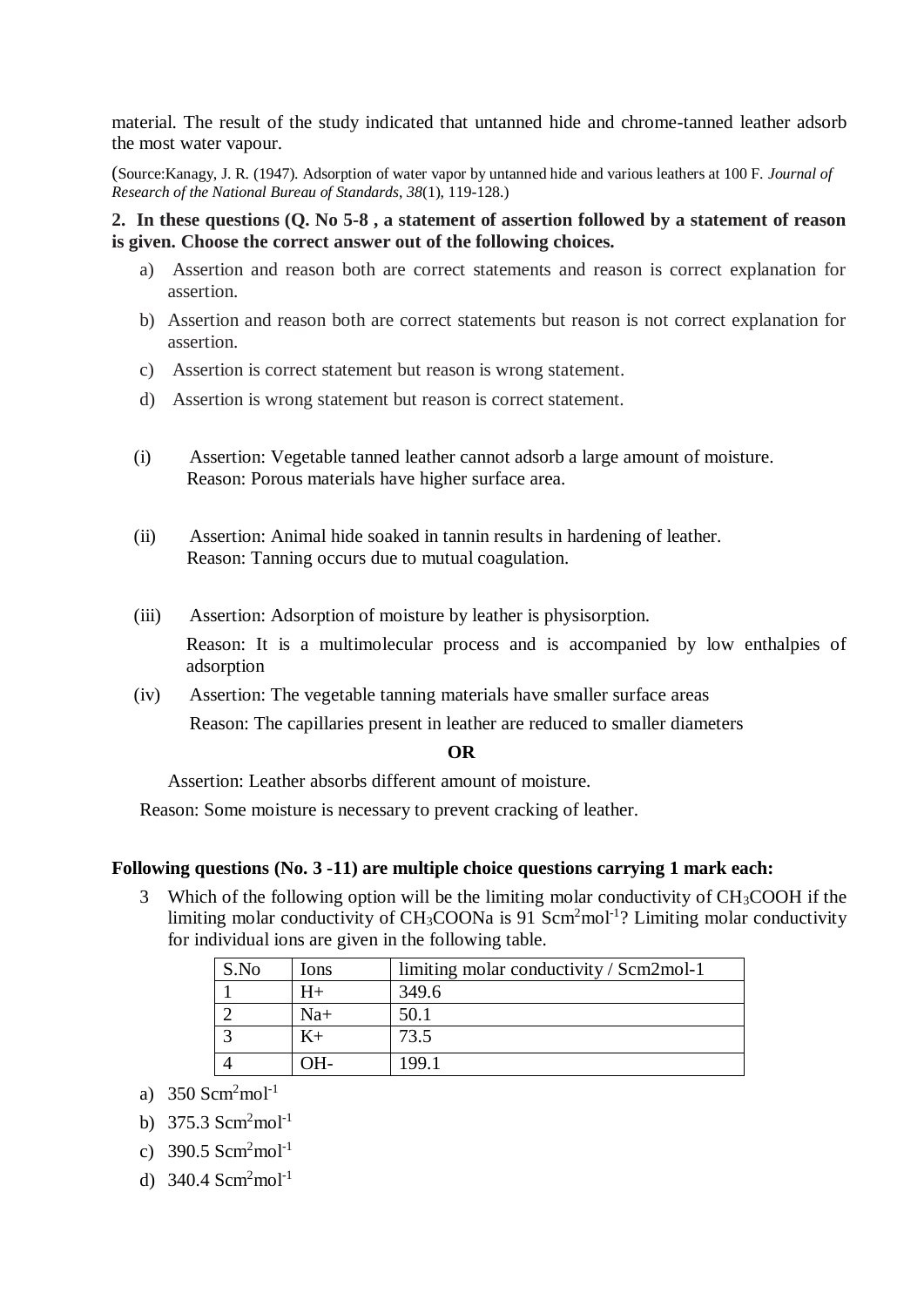- 4. Curdling of milk is an example of:
- a) breaking of peptide linkage
- b) hydrolysis of lactose
- c) breaking of protein into amino acids
- d) denauration of proetin

## **OR**

Dissachrides that are reducing in nature are:

- a) sucrose and lactose
- b) sucrose and maltose
- c) lactose and maltose
- d) sucrose, lactose and maltose

5.When 1 mole of benzene is mixed with 1 mole of toluene The vapour will contain: (Given : vapour of benzene =  $12.8kPa$  and vapour pressure of toluene =  $3.85 kPa$ ).

- a) equal amount of benzene and toluene as it forms an ideal solution
- b) unequal amount of benzene and toluene as it forms a non ideal solution
- c) higher percentage of benzene
- d) higher percentage of toluene

6.Which of the following is the reason for Zinc not exhibiting variable oxidation state

- a) inert pair effect
- b) completely filled 3d subshell
- c) completely filled 4s subshell
- d) common ion effect

## **OR**

Which of the following is a diamagnetic ion: (Atomic numbers of Sc, V, Mn and Cu are 21, 23, 25 and 29 respectively)

- a)  $V^{2+}$
- b)  $Sc^{3+}$
- c)  $Cu^{2+}$
- d)  $Mn^{3+}$

7. Propanamide on reaction with bromine in aqueous NaOH gives:

- a) Propanamine
- b) Etanamine
- c) N-Methyl ethanamine
- d) Propanenitrile

## **OR**

IUPAC name of product formed by reaction of methyl amine with two moles of ethyl chloride

- a) N,N-Dimethylethanamine
- b) N,N-Diethylmethanamine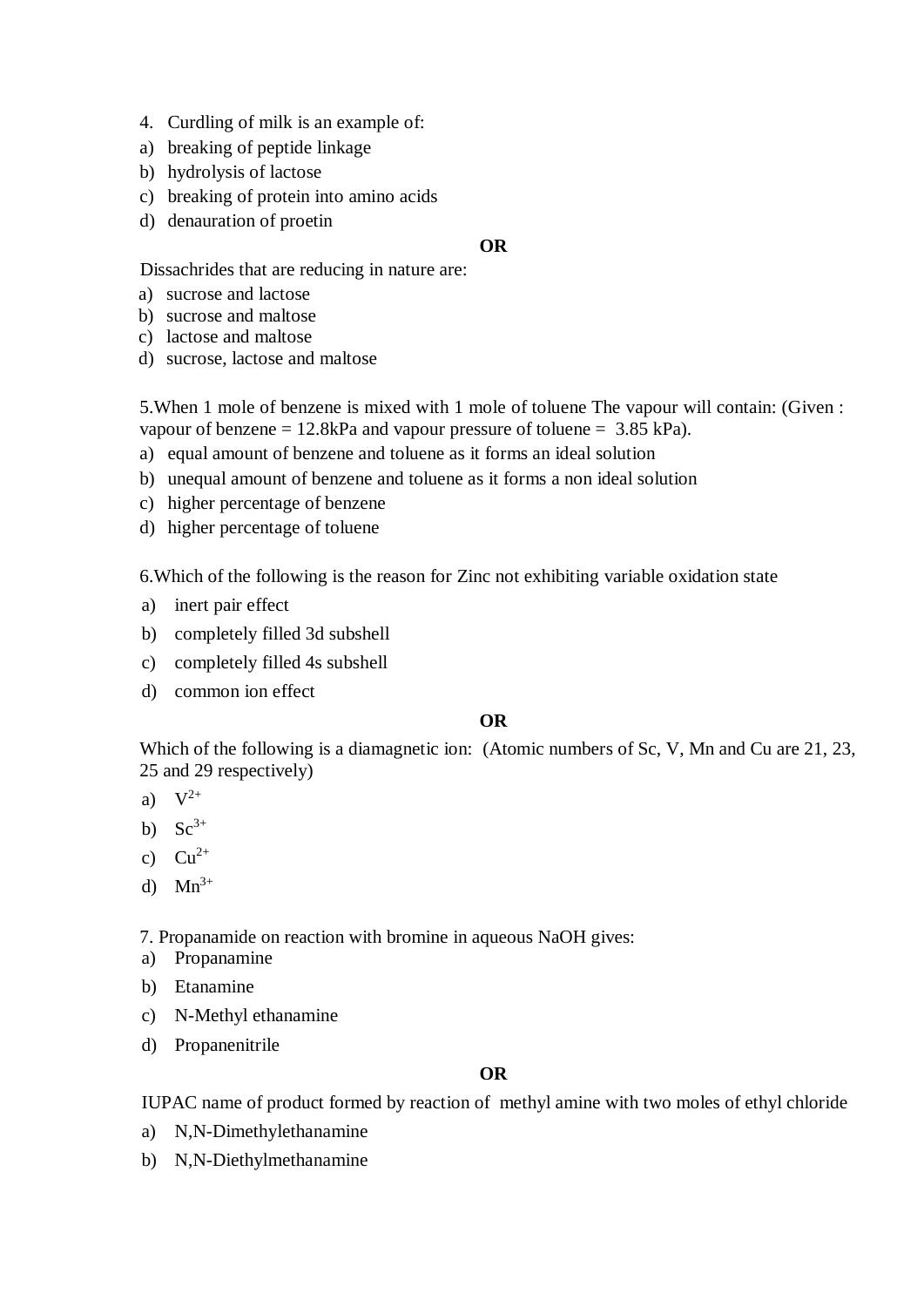- c) N-Methyl ethanamine
- d) N-Ethyl ,N-methylethanamine

8. Ambidentate ligands like  $NO<sub>2</sub>$  and  $SCN<sub>-</sub>$  are:

- a) unidentate
- b) didentate
- c) polydentate
- d) has variable denticity

#### **OR**

The formula of the coordination compound Tetraammineaquachloridocobalt(III) chloride is

- a)  $[Co(NH_3)_4(H_2O)Cl]Cl_2$
- b)  $[Co(NH<sub>3</sub>)<sub>4</sub>(H<sub>2</sub>O)Cl]Cl<sub>3</sub>$
- c)  $[Co(NH<sub>3</sub>)<sub>2</sub>(H<sub>2</sub>O)Cl]Cl<sub>2</sub>$
- d) [Co(NH3)4(H2O)Cl]Cl

9. Which set of ions exhibit specific colours? (Atomic number of  $Sc = 21$ ,  $Ti = 22$ ,  $V=23$ ,  $Mn =$ 25, Fe = 26, Ni = 28 Cu = 29 and Zn = 30)

- a)  $Sc^{3+}$ ,  $Ti^{4+}$ ,  $Mn^{3+}$
- b)  $Sc^{3+}$ ,  $Zn^{2+}$ ,  $Ni^{2+}$
- c)  $V^{3+}$ ,  $V^{2+}$ ,  $Fe^{3+}$
- d)  $Ti^{3+}$ ,  $Ti^{4+}$ ,  $Ni^{2+}$

10. Identify A,B,C and D:



- a)  $A = C_2H_4$ ,  $B = C_2H_5OH$ ,  $C = C_2H_5NC$ ,  $D = C_2H_5CN$
- b) A= C<sub>2</sub>H<sub>5</sub>OH, B= C<sub>2</sub>H<sub>4</sub>, C = C<sub>2</sub>H<sub>5</sub>CN, D=C<sub>2</sub>H<sub>5</sub>NC
- c)  $A = C_2H_4$ ,  $B = C_2H_5OH$ ,  $C = C_2H_5CN$ ,  $D = C_2H_5NC$
- d)  $A = C_2H_5OH$ ,  $B = C_2H_4$ ,  $C = C_2H_5NC$ ,  $D = C_2H_5CN$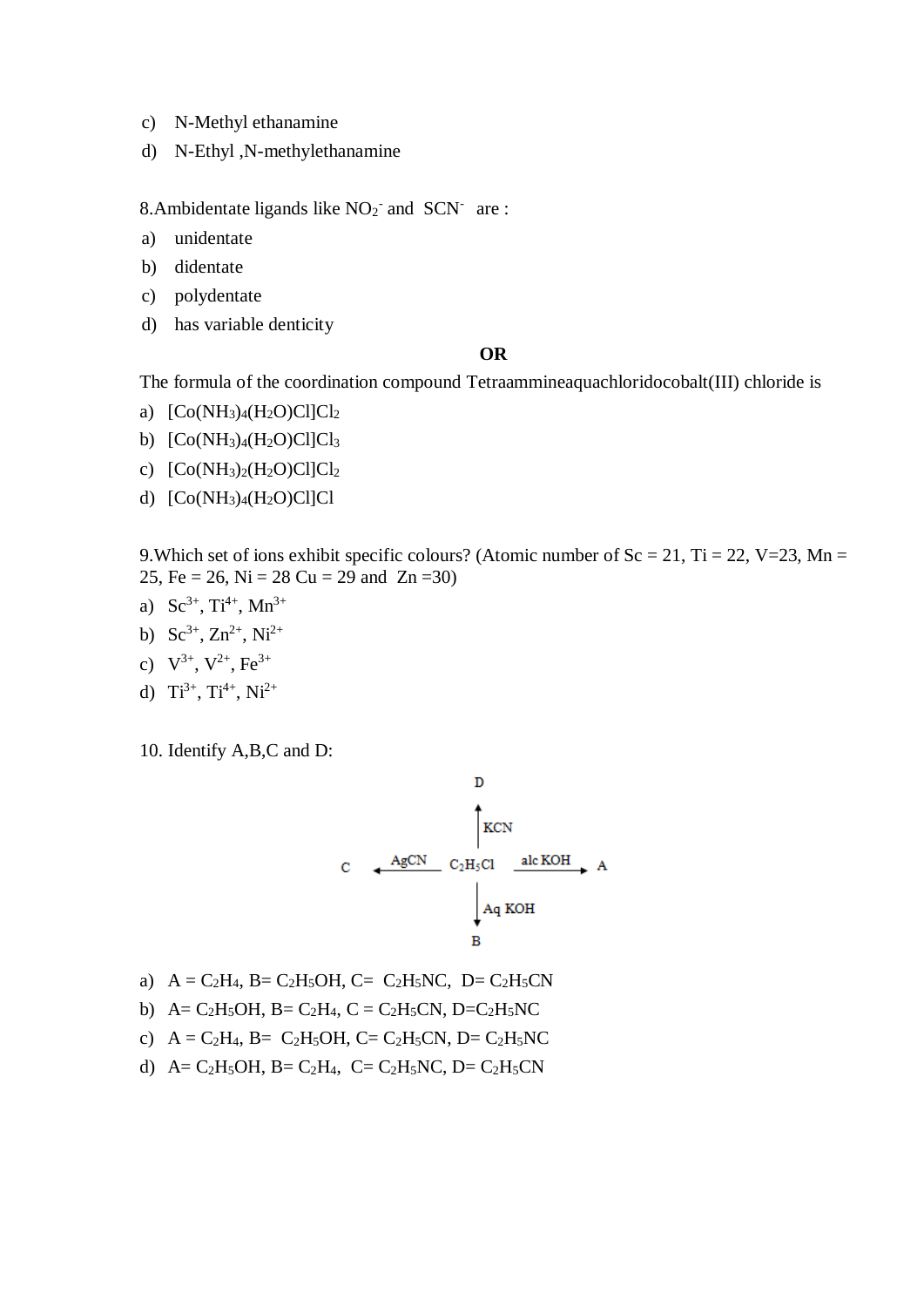11.The crystal showing Frenkel defect is :



## **In the following questions (Q. No. 12 - 16) a statement of assertion followed by a statement of reason is given. Choose the correct answer out of the following choices.**

- a) Assertion and reason both are correct statements and reason is correct explanation for assertion.
- b) Assertion and reason both are correct statements but reason is not correct explanation for assertion.
- c) Assertion is correct statement but reason is wrong statement.
- d) Assertion is wrong statement but reason is correct statement.

12.Assertion: The two strands arecomplementary to each other

Reason: The hydrogen bonds areformed between specific pairs of bases.

13.Assertion: Ozone is thermodynamically stable with respect to oxygen. Reason:Decomposition of ozone into oxygen results in the liberation of heat

14.Assertion: Aquatic species are more comfortable in cold waters rather than in warm waters. Reason: Different gases have different  $K_H$  values at the sametemperature

**OR**

Assertion: Nitric acid and water form maximum boiling azeotrope.

Reason: Azeotropes are binary mixtureshaving the same composition in liquid and vapour phase.

15. Assertion: Carboxylic acids are more acidic than phenols. Reason: Phenols are ortho and para directing.

16.Assertion: Methoxy ethane reacts with HI to give ethanol and iodomethane

Reason: Reaction of ether with HI follows  $S_N^2$  mechanism

# **SECTION B**

**The following questions, Q.No 17 – 25 are short answer type and carry 2 marks each.**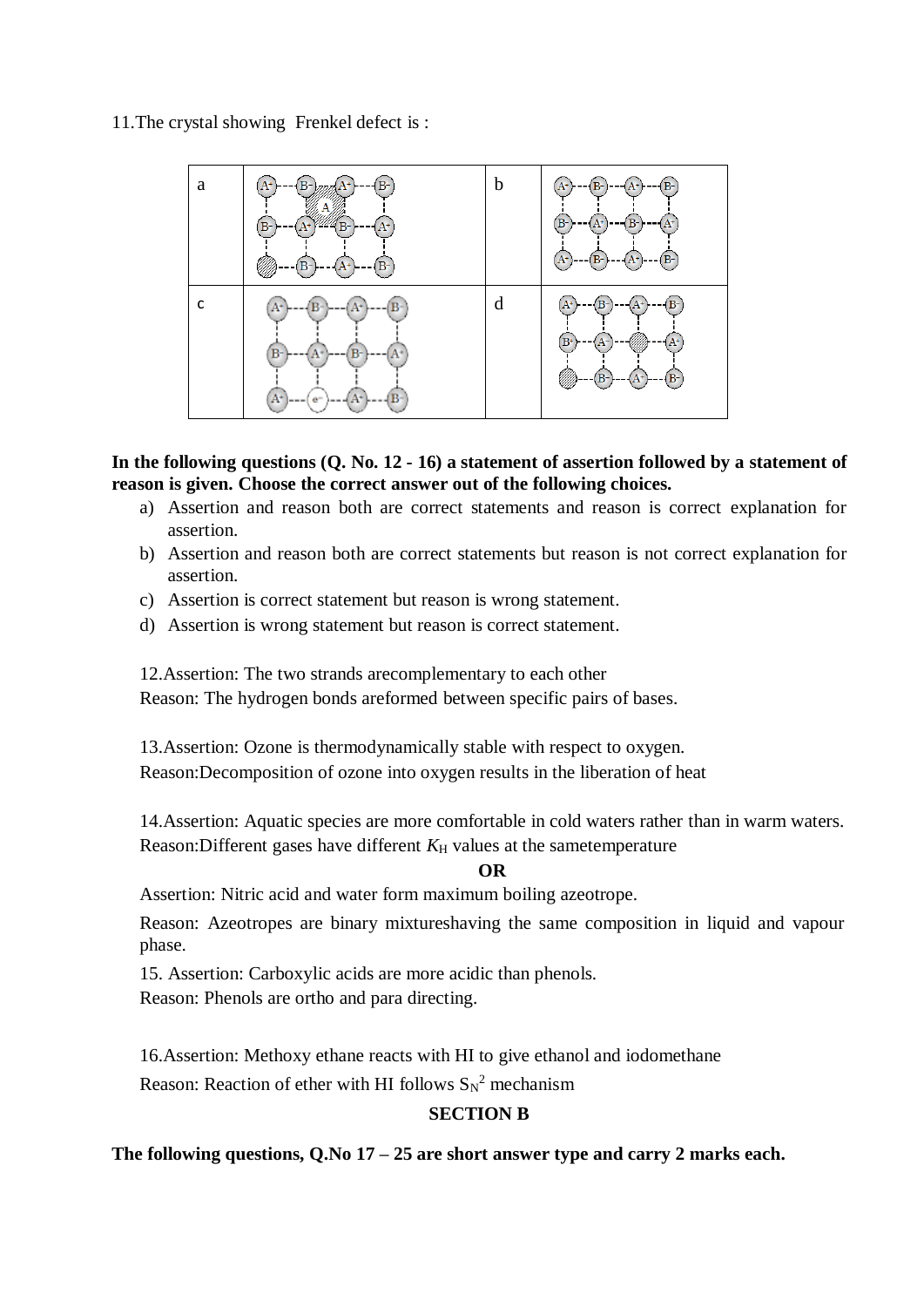17. With the help of resonating structures explain the effect of presence of nitro group at ortho position in chlorobenzene.

**OR**

Carry out the following conversions in not more than 2 steps: (i)Aniline to chlorobenzene (ii)2-bromopropane to 1- bromopropane

- 18. A glucose solution which boils at  $101.04^{\circ}$ C at 1 atm. What will be relative lowering of vapour pressure of an aqueous solution of urea which is equimolal to given glucose solution? (Given:  $K_b$  for water is 0.52 K kg mol<sup>-1</sup>)
- 19. (i)Write the electronic configuration iron ion in the following complex ion and predict its magnetic behaviour :

 $[Fe(H<sub>2</sub>O)<sub>6</sub>]<sup>2+</sup>$ 

(ii)Write the IUPAC name of the coordination complex:  $[CoCl<sub>2</sub>(en)<sub>2</sub>]NO<sub>3</sub>$ 

#### **OR**

(i)Predict the geometry of  $[NiCN<sub>4</sub>]$ <sup>2-</sup>

(ii)Calculate the spin only magnetic moment of  $[Cu(NH<sub>3</sub>)<sub>4</sub>]<sup>2+</sup>$  ion.

20. For a reaction the rate law expression is represented as follows:

Rate = k  $[A][B]^{1/2}$ 

- i. Interpret whether the reaction is elementary or complex. Give reason to support your answer.
- ii. Write the units of rate constant for this reaction if concentration of A and B is expressed in moles/L.

**OR**

The following results have been obtained during the kinetic studies of the reaction:  $P + 2Q \rightarrow R + 2S$ 

| Exp. |      | Initial $P(mol/L)$   Initial Q (mol/L) | Init. Rate of Formation of R $(M \text{ min}^{-1})$ |
|------|------|----------------------------------------|-----------------------------------------------------|
|      | 0.10 | 0.10                                   | $3.0 \times 10^{-4}$                                |
|      | 0.30 | 0.30                                   | $9.0 \times 10^{-4}$                                |
|      | 0.10 | 0.30                                   | $3.0 \times 10^{-4}$                                |
|      | 0.20 | 0.40                                   | $6.0 \times 10^{-4}$                                |

Determine the rate law expression for the reaction.

21. The C-14 content of an ancient piece of wood was found to have three tenths of that in living trees. How old is that piece of wood? (log  $3=0.4771$ , log  $7=0.8540$ , Half-life of  $C-14 = 5730$  years)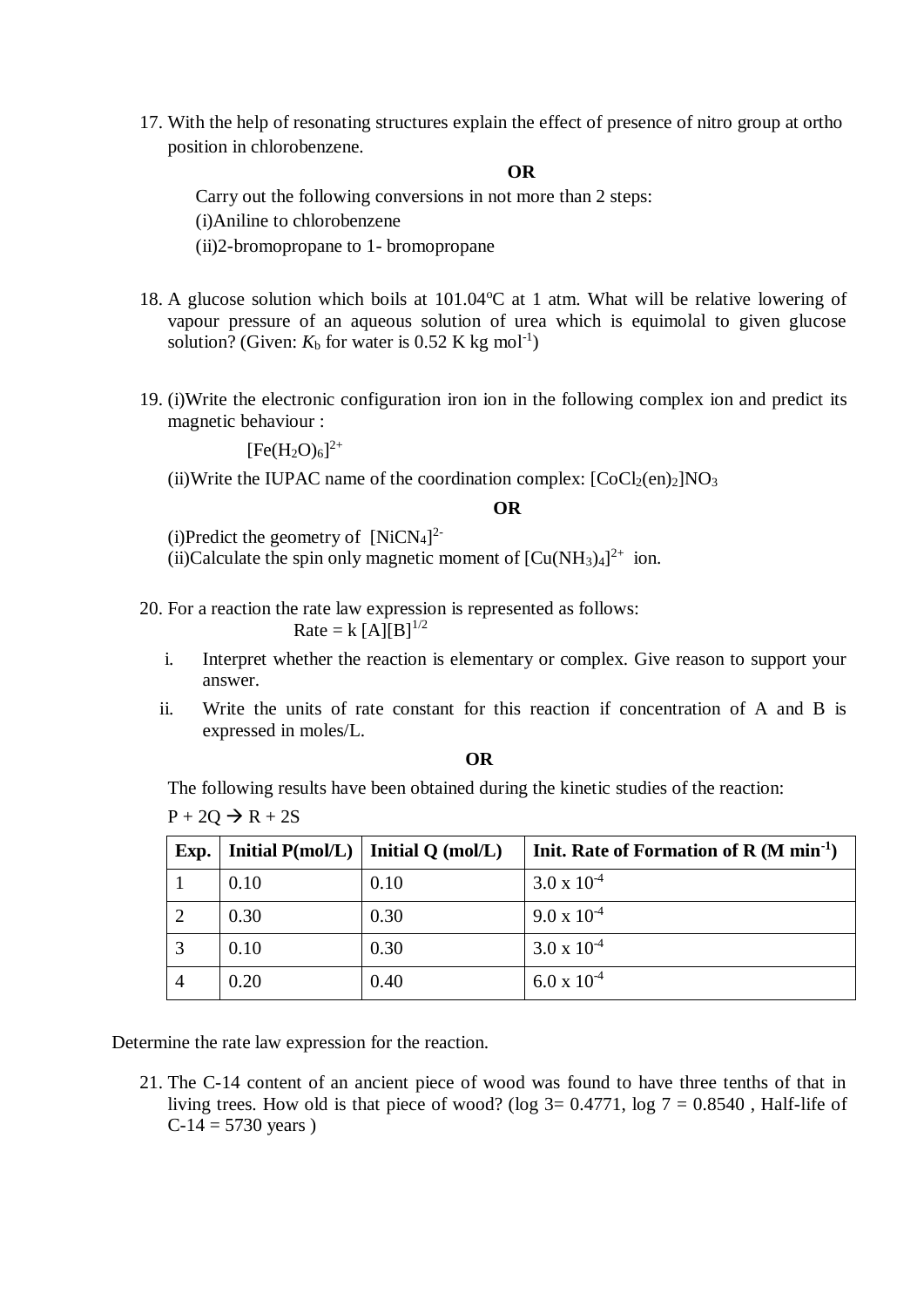22. When 3-methylbutan-2-ol is treated with HBr, the following reaction takes place:

$$
\begin{array}{ccc}\n\text{CH}_3-\text{CH}-\text{CH}-\text{CH}_3 & \xrightarrow{\text{HBr}} & \text{CH}_3-\text{CH}_2-\text{CH}_3\\
\downarrow & | & & \downarrow\\
\text{CH}_3 & \text{OH} & & & \downarrow\\
\text{CH}_3 & & & & \text{CH}_3\\
\end{array}
$$

Give a mechanism for this reaction.

23. Give the formula and describe the structure of a noble gas species which is isostructural with IF<sup>5</sup> **-** .

24. The following haloalkanes are hydrolysed in presence of aq KOH.

(i) 1- Chlorobutane (ii) 2-chloro-2-methylpropane

Which of the above is most likely to give (a)an inverted product (b) a racemic mixture:

Justify your answer.

25.Atoms of element P form *ccp* lattice and those of the element Q occupy 1/3rd of tetrahedral voids and all octahedral voids. What is the formula of the compound formed by the elements P and Q?

#### **SECTION C**

## **Q.No 26 -30 are Short Answer Type II carrying 3 mark each.**

26. Give reasons for the following:

- i. Transition elements act as catalysts
- ii. It is difficult to obtain oxidation state greater than two for Copper.
- iii. CrO is basic but  $Cr<sub>2</sub>O<sub>3</sub>$  is amphoteric.

**OR**

Observed and calculated values for the standard electrode potentials of elements from Ti to Zn in the first reactivity series are depicted in figure (1):



Explain the following observations: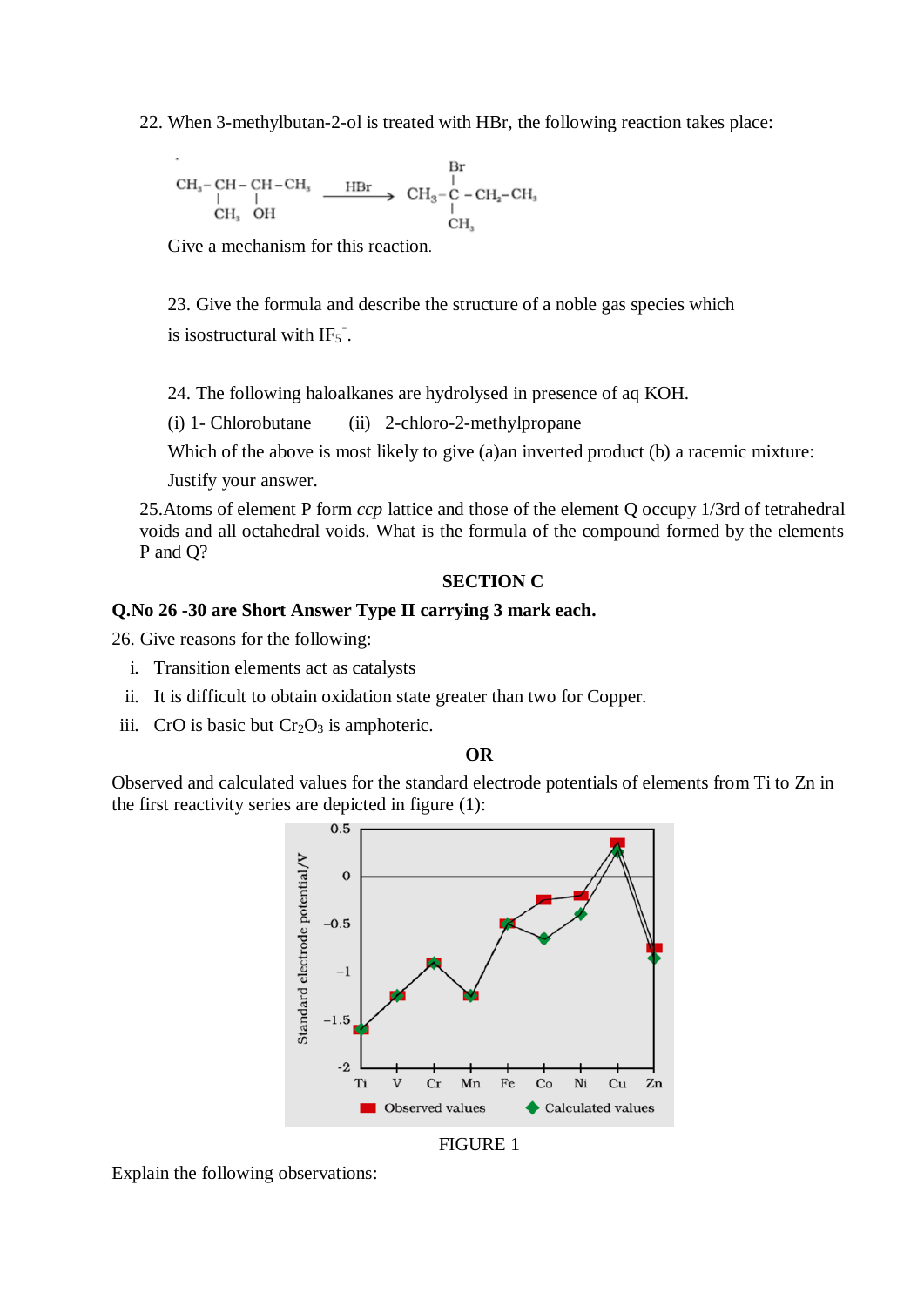- i. The general trend towards less negative  $E^{\circ}$ values across the series
- ii. The unique behaviour of Copper
- iii. More negative  $E^{\circ}$  values of Mn and Zn

27. Arrange the following in increasing order of property specified:

- i. Aniline, ethanamine, 2-ethylethanamine (solubility in water)
- ii. Ethanoic acid, ethanamine, ethanol (boiling point)
- iii. Methanamine, N, N dimethylmethanamine and N- methylmethanamine (basic strength in aqueous phase)

## **OR**

- i. Give a chemical test to distinguish between N-methylethanamine and N,N-dimethyl ethanamine.
- ii. Write the reaction for catalytic reduction of nitrobenzene followed by reaction of product so formed with bromine water.
- iii. Out of butan-1-ol and butan-1-amine, which will be more soluble in water and why?
- 28. A metal crystallizes into two cubic system-face centred cubic (fcc) and body centred cubic (bcc) whose unit cell lengths are 3.5 and 3.0Å respectively. Calculate the ratio of densities of fcc and bcc.
- 29. Three amino acids are given below:

Alanine  $CH_3CH(COOH)(NH_2)$  Aspartic acid HOOC-CH<sub>2</sub>CH(COOH)(NH<sub>2</sub>) and Lysine H<sub>2</sub>N- $(CH<sub>2</sub>)<sub>4</sub>-CH(COOH)(NH<sub>2</sub>)$ 

- i. Make two tripeptides using these amino acids and mark the peptide linkage in both cases.
- ii. Represent Alanine in the zwitter ionic form.
- 30. i. Arrange the following in decreasing order of bond dissociation enthalpy  $F_2$ ,  $Cl_2$ ,  $Br_2$ ,  $I_2$ 
	- ii. Bi does not form  $p\pi$ - $p\pi$  bonds. Give reason for the observation.
	- iii.Electron gain enthalpy of oxygen is less negative than sulphur. Justify

#### **SECTION D**

#### **Q.No 31 to 33 are long answer type carrying 5 marks each.**

31. (i) Answer the following questions: **(2+3)**

- a) Write the balanced chemical reaction for reaction of Cu with dilute HNO<sub>3</sub>.
- b) Draw the shape of  $CIF<sub>3</sub>$

(ii)'X' has a boiling point of 4.2K, lowest for any known substance. It is used as a diluent for oxygen in modern diving apparatus. Identify the gas 'X'. Which property of this gas makes it usable as diluent? Why is the boiling point of the gas 'X' so low?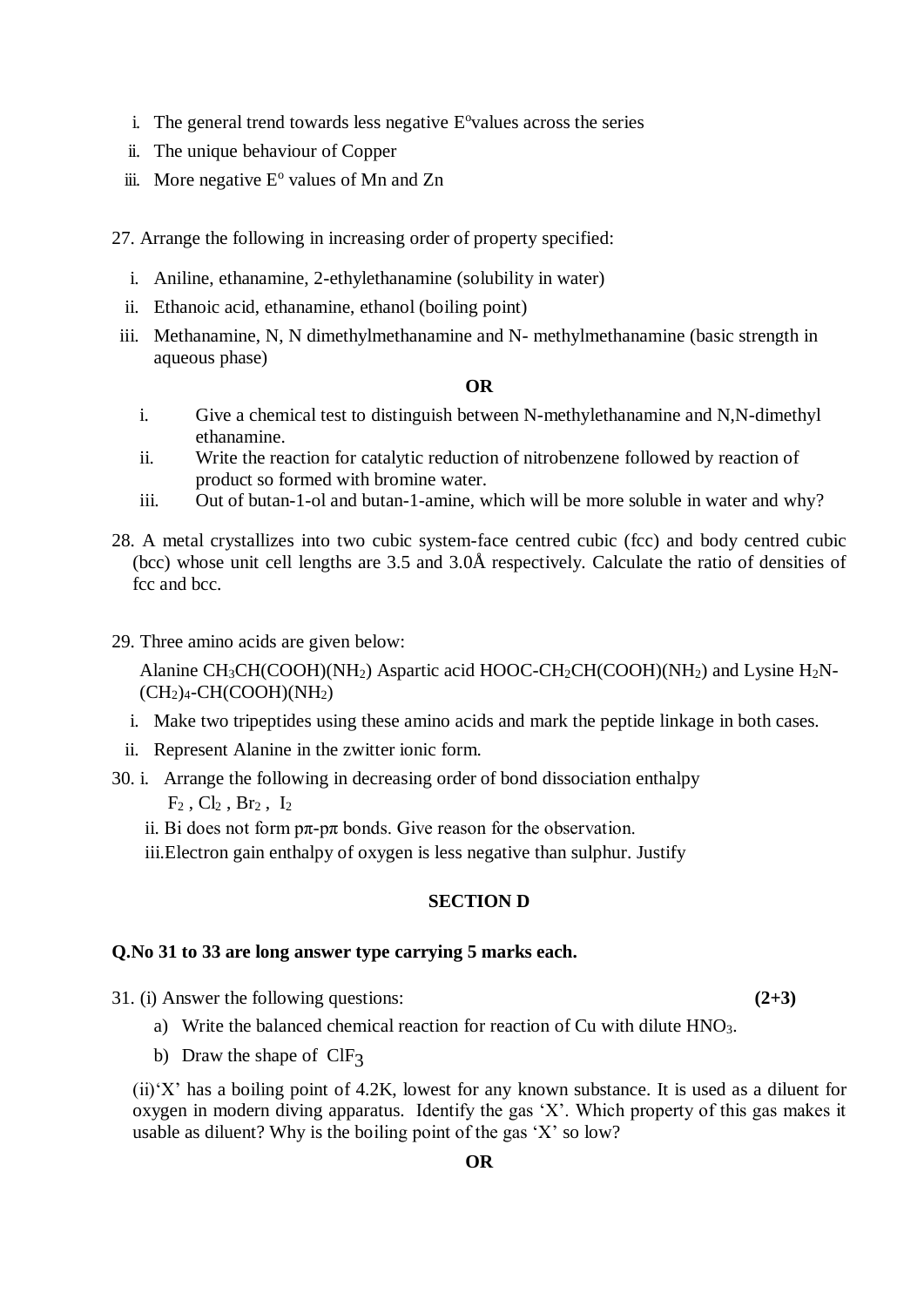- (i) Answer the following questions: **(2+3)**
	- a) Arrange the following in the increasing order of thermal stability:

 $H_2O$ ,  $H_2S$ ,  $H_2Se$ ,  $H_2Te$ 

b)Give the formula of the brown ring formed at the interface during the ring test for nitrate.

(ii) A greenish yellow gas 'A' with pungent and suffocating odour, is a powerful bleaching agent. 'A' on treatment with dry slaked lime it gives bleaching powder. Identify 'A' and explain the reason for its bleaching action. Write the balanced chemical equation for the reaction of 'A' with hot and concentrated NaOH.

32. An organic compound 'A'  $C_8H_6$  on treatment with dilute  $H_2SO_4$  containing mercuric sulphate gives compound 'B'. This compound 'B' can also be obtained from a reaction of benzene with acetyl chloride in presence of anhy AlCl<sub>3</sub>. 'B' on treatment with  $I_2$  in aq. KOH gives 'C' and a yellow compound 'D'. Identify A, B, C and D. Give the chemical reactions involved. **(5)**

#### **OR**

- (i) Write the reaction for cross aldol condensation of acetone and ethanal.
- (ii) How will you carry out the following conversions:
	- a) Benzyl alcohol to phenyl ethanoic acid
	- b) Propanone to propene
	- c) Benzene to *m*-Nitroacetophenone
- 33. (i) State Kohlrausch law. **(1+4)**
	- (ii) Calculate the emf of the following cell at 298 K:

Al(s)/Al<sup>3+</sup> (0.15M)//Cu<sup>2+</sup>(0.025M)/Cu(s)

(Given  $E^{\circ}(Al^{3+}/Al) = -1.66$  V,  $E^{\circ}(Cu^{2+}/Cu) = 0.34$ V,  $log 0.15 = -0.8239$ ,  $log 0.025 = -0.8239$ 1.6020)

#### **OR**

 $(i)$  On the basis of  $E^{\circ}$  values identify which amongst the following is the strongest oxidising agent **(1+4)**

 $Cl_2(g) + 2 e^- \rightarrow 2Cl^ E^0 = +1.36$  V,  $MnO_4^- + 8H^+ + 5e^- \rightarrow Mn^{2+} + 4H_2O$   $E^0 = +1.51$  V  $Cr_2O_7^{2-} + 14H^+ + 6e^- \rightarrow 2Cr^{3+} + 7H_2O$   $E^{\circ} = +1.33$  V

(ii) The following figure 2, represents variation of  $(\Lambda_m)$  vs  $\sqrt{c}$  for an electrolyte. Here  $\Lambda_m$ is the molar conductivity and c is the concentration of the electrolyte.